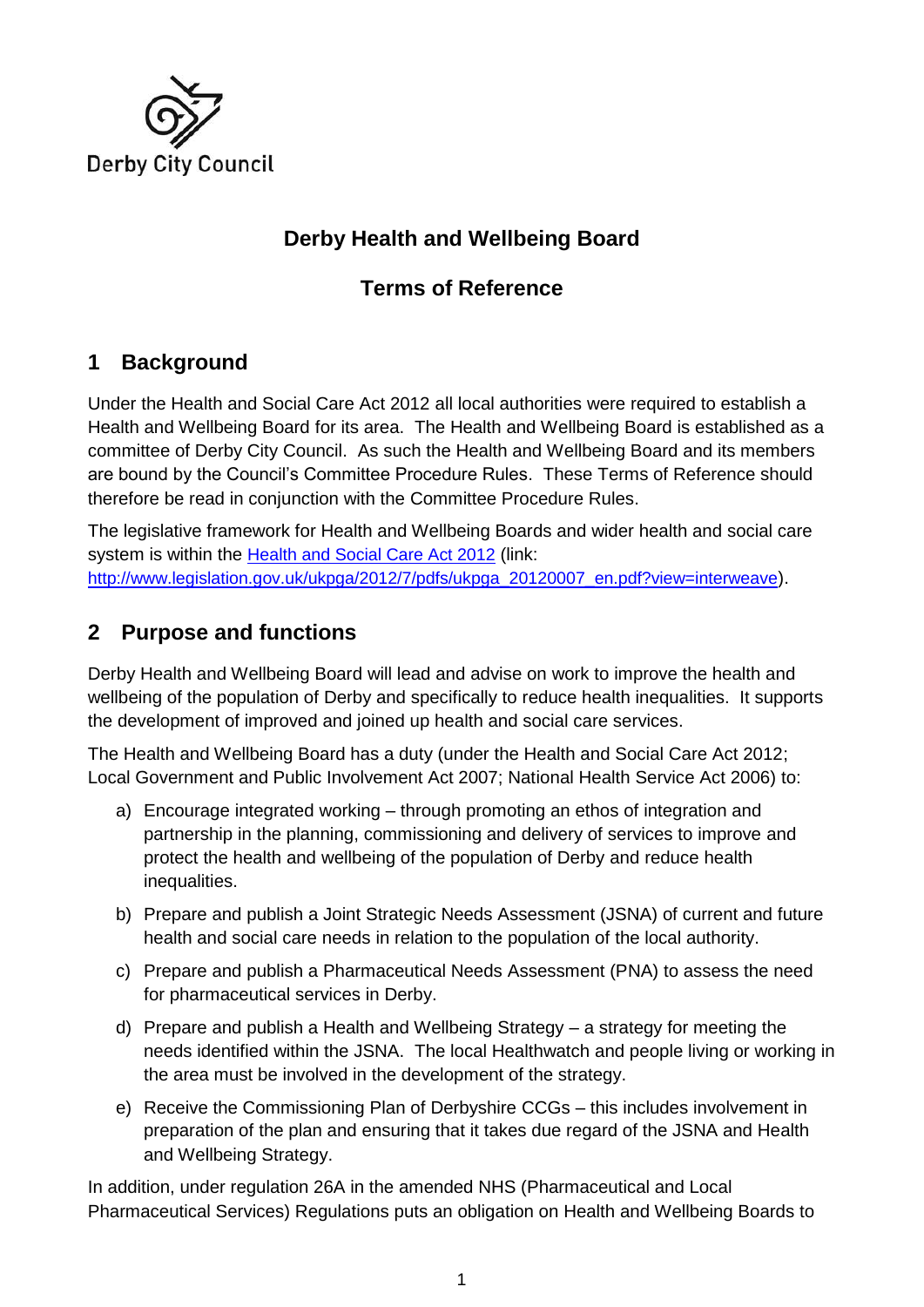express an opinion when an application from pharmacies in an area to consolidate or merge application is submitted.

In addition to the stated statutory functions, the Health and Wellbeing Board will also:

- f) Agree Better Care Fund submissions and have strategic oversight of the delivery of agreed programmes.
- g) Be a designated outcome board of the Derby City Partnership with responsibility for supporting the implementation of the Derby Plan.
- h) Establish time limited task and finish groups as required to carry out work on behalf of the Board.
- i) Work alongside Joined Up Care Derbyshire and Derby Place Alliance to ensure services are co-ordinated and seamless and delivered close to home.
- j) Provide a written response to Provider Quality Reports.

All responsibilities will be discharged in accordance with any published statutory guidance.

## **3 Membership**

The membership of the Health and Wellbeing Board is as follows:

#### **3.1 Statutory membership**

The Health and Social Care Act 2012 states that the Health and Wellbeing Board must consist of:

- a) at least one Councillor of the local authority
- b) the Director of Adult Social Services for the local authority
- c) the Director of Children's Services for the local authority
- d) the Director of Public Health for the local authority
- e) a representative of the Local Healthwatch organisation for the area of the local authority
- f) a representative of each relevant Clinical Commissioning Group.

#### **3.2 Non-statutory membership**

Elected members will be directly appointed to the Board by the statutory elected member (Leader of the Council).

The Health and Wellbeing Board may appoint such additional persons to be members of the Board as it thinks appropriate at any point. Before any new member is appointed to the Board, however, the Health and Wellbeing Board must be consulted.

The agreed non-statutory membership of the Health and Wellbeing Board is as follows:

- a) Council Cabinet member for Adult Social Care and Health
- b) Council Cabinet member for Children and Young People
- c) Chief Executive, Derby City Council
- d) University Hospitals of Derby and Burton NHS Foundation Trust 1 representative
- e) Derbyshire CCGs 1 representative
- f) Derbyshire Community Healthcare Services NHS Foundation Trust– 1 representative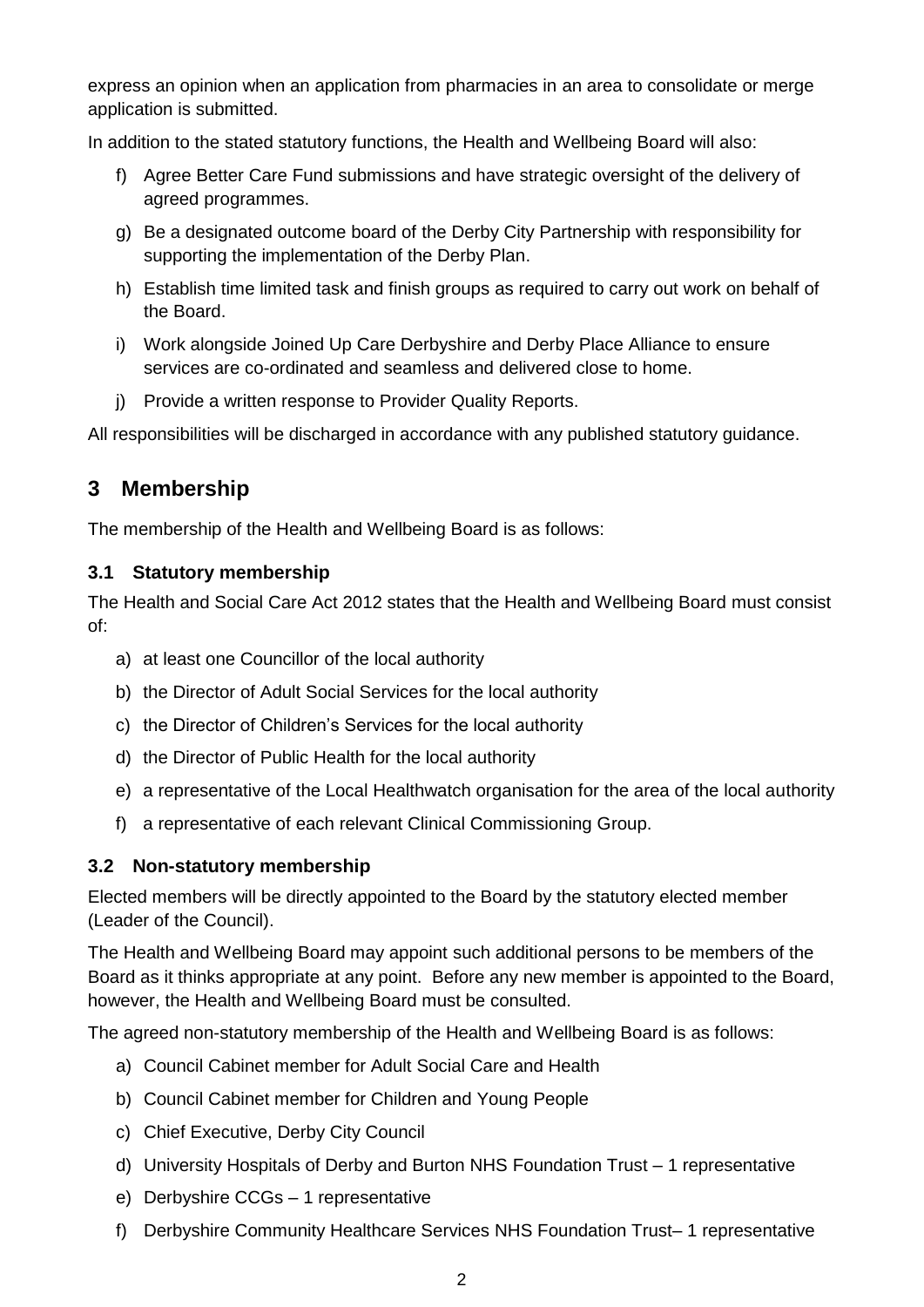- g) Derbyshire Fire and Rescue Service 1 representative
- h) Derbyshire Healthcare NHS Foundation Trust 1 representative
- i) Derbyshire Constabulary 1 representative
- j) DHU Healthcare 1 representative
- k) Elected members five additional representatives
- l) East Midlands Ambulance Service 1 representative
- m) Joined Up Care Derbyshire 1 representative
- n) NHS England Midlands and East Region (North Midlands) 1 representative
- o) Police and Crime Commissioner for Derbyshire 1 representative
- p) University of Derby 1 representative
- q) Voluntary sector, Children and Young People Network 1 representative
- r) Voluntary sector, Health and Wellbeing Network 1 representative.

The current membership of the Health and Wellbeing Board is shown in Appendix 1.

### **3.3 Additional attendees by invite**

Additional individuals may attend the Board by invitation of the Chair to provide expert input as required relating to specific agenda items or particular themed Boards.

Members of the Board may suggest additional attendees to the Chair. Such suggestions must be made to the Chair at least 24 hours prior to the meeting.

The decision on the invitation and attendance of any additional attendees shall be at the discretion of the Chair.

### **3.4 Responsibilities of Board members**

Members should be senior leaders and key decision makers who are able to fully contribute to the development and delivery of health and wellbeing outcomes and other relevant strategic plans. All members of the Health and Wellbeing Board must comply with the Council's Code of Conduct for members of committees and must declare any Disclosable Pecuniary Interests (DPIs).

All members will:

- a) Make every effort to attend all meetings of the Health and Wellbeing Board or send an appropriate substitute.
- b) Fully engage in the Health and Wellbeing Board including active participation in discussions and decision-making relating to all relevant agenda items.
- c) Propose, as appropriate, agenda items, for information or discussion, to the Health and Wellbeing Board.
- d) Represent their respective organisations (with the exception of voluntary sector representatives who will act on behalf of the networks they represent and Derby's Third Sector as a whole) and must take responsibility for communicating all relevant information within their organisation.
- e) Actively progress any strategic decision or action agreed at the Health and Wellbeing Board through their own organisation and any relevant partners and networks.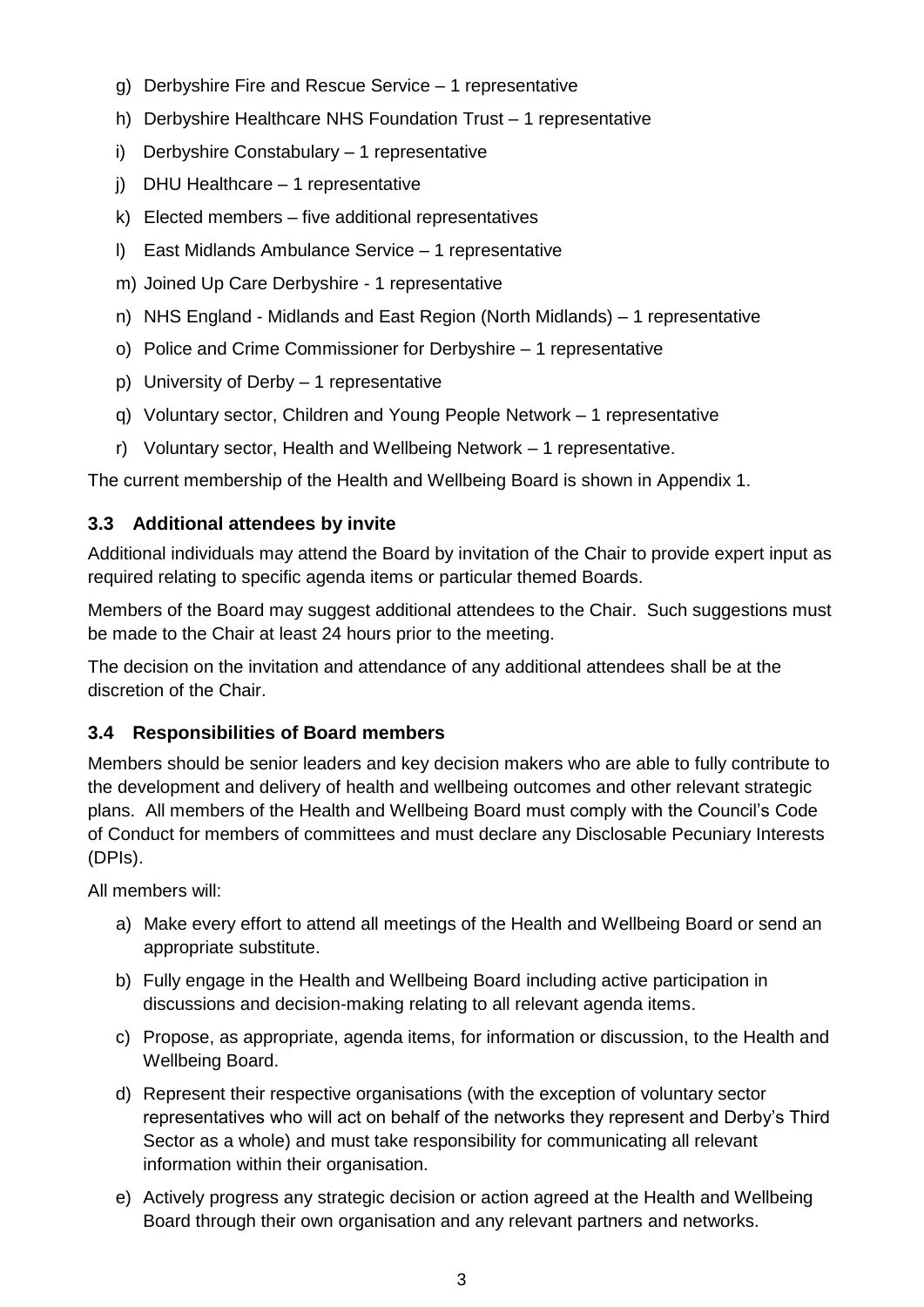- f) Ensure full support and implementation of the Health and Wellbeing Strategy through their own organisation and relevant networks.
- g) Support the implementation of The Derby Plan.
- h) Ensure their organisations are fully represented and participate in relevant sub-groups and/ or Task and Finish groups as appropriate.

In addition to the above expectations of all members, it is also the role of the Healthwatch representative to ensure the appropriate representation of Derby's patient, public and carer population.

Any member of the Health and Wellbeing Board failing to meet the responsibilities as specified above will be removed from membership of the Board.

### **3.5 Attendance**

If members are unable to attend a meeting they are expected to nominate a substitute of suitable seniority. This applies to all members of the Board, including elected members. The Board must be advised of attendance of a substitute in advance of the meeting. Substitutes can be advised via email to [committee@derby.gov.uk.](mailto:committee@derby.gov.uk)

## **4 Governance and reporting relationships**

[Figure 1](#page-3-0) shows the governance and reporting relationships of the Health and Wellbeing Board:

### <span id="page-3-0"></span>**Figure 1 Governance and reporting relationships of the Health and Wellbeing Board**



### **4.1 Mental Health Sub-group**

Developing and implementing a prevention-focused approach and implementation plan to improve the public's mental health as set out in the Prevention Concordat for Better Mental Health.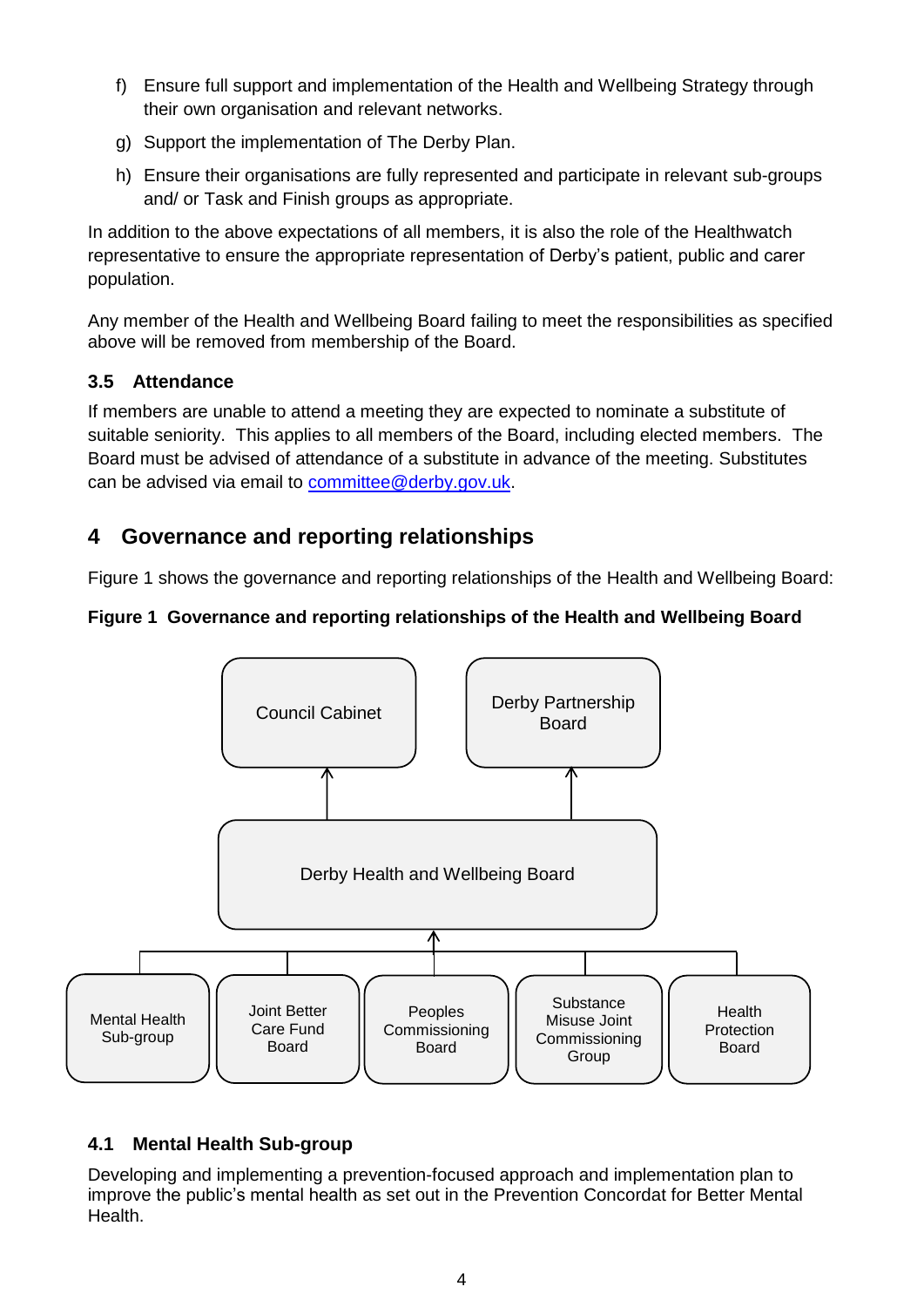### **4.2 Joint Better Care Fund Board**

Derbyshire-wide Board providing leadership and delivery of the Better Care Fund.

#### **4.3 Peoples Commissioning Board**

Responsible for developing and implementing an integrated approach to commissioning services for children and young people and adults.

#### **4.4 Substance Misuse Joint Commissioning Group**

Responsible for the joint commissioning of substance misuse services.

### **4.5 Health Protection Board**

Derbyshire-wide Board providing leadership and planning around health protection issues.

Each of the sub-groups will provide regular update reports to the Board for information.

In addition to the established sub-groups, the Health and Wellbeing Board may establish timelimited Task and Finish groups as required to take forward specific tasks as defined by the Health and Wellbeing Board.

Further to the governance and reporting structure outlined above, the Health and Wellbeing Board will maintain effective alignment and communication with the Joined Up Care Derbyshire Board and Derby Place Alliance Group and other groups relevant to effective health and care in the local system as appropriate.

## **5 Meeting management**

### **5.1 Chairing**

The Chair of the Board shall be the designated statutory councillor member – Leader of the Council.

The Vice Chair of the Board shall be the Clinical Commissioning Group statutory member.

Should neither the Chair nor Vice Chair be able to attend a meeting of the Health and Wellbeing Board, the Chair shall designate another statutory member of the Board as Chair for this meeting. Where this is not possible, a Chair shall be elected at the start of the meeting.

#### **5.2 Voting and decision-making**

All named members of the Health and Wellbeing Board, as set out in Appendix 1, have voting rights. Named substitutes advised in advance and agreeing to follow the Council's Code of Conduct and declaring any Disclosable Pecuniary Interests (DPIs) will have voting rights. Substitutes not complying with the above will be able to participate in debates but will not have voting rights.

The Chair of the Board shall have the casting vote.

The Chair of the Health and Wellbeing Board has delegated decision making powers between formal meetings in accordance with financial thresholds as set out by Derby City Council.

### **5.3 Frequency of meetings**

The Board will meet every two months.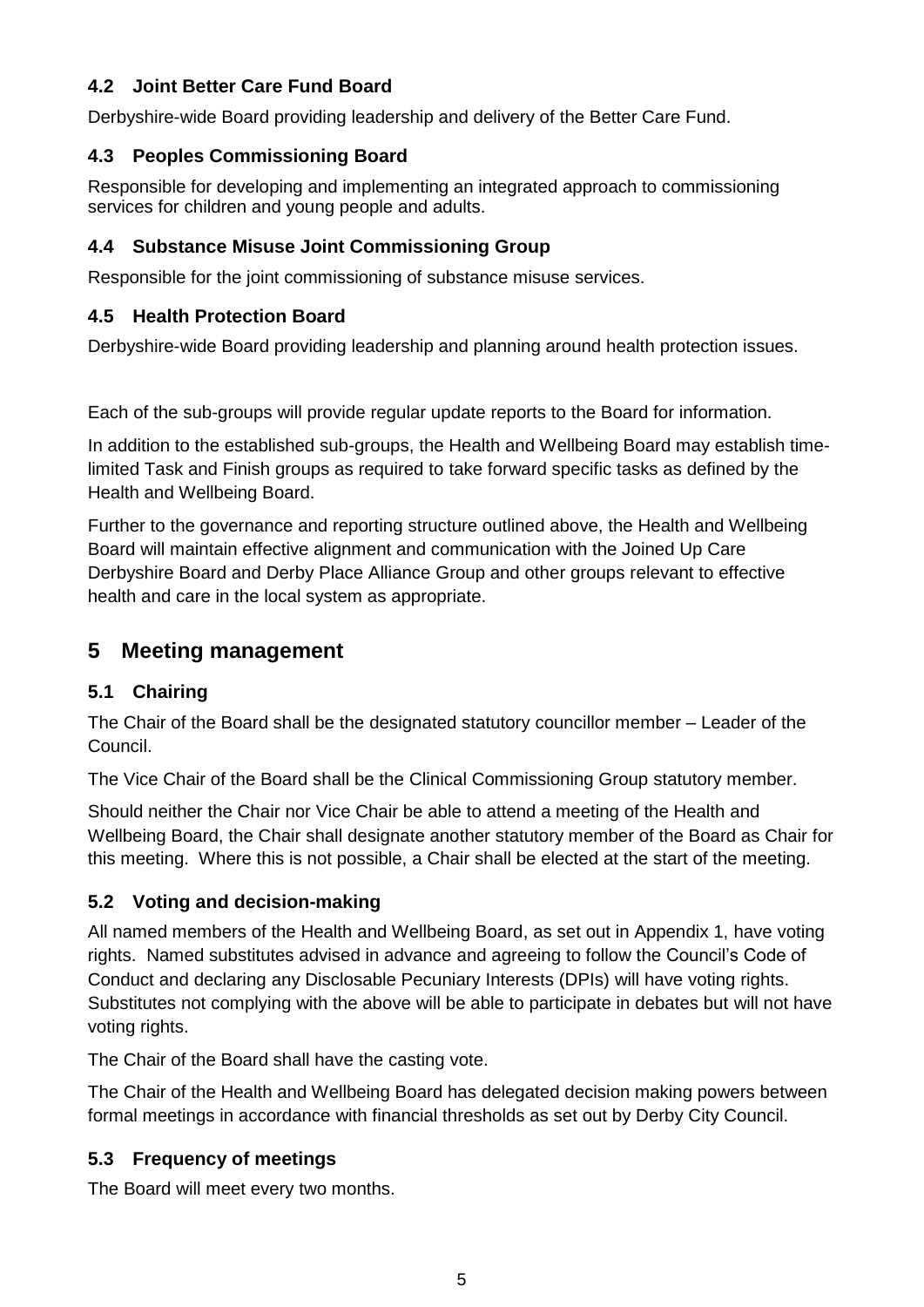The Chair of the Board shall have the right to convene, following consultation with the Vice Chair, special meetings of the Board as appropriate.

### **5.4 Quorum**

The quorum of the meeting shall be three statutory members, or their named substitute, and must include at least one representative of Derby City Council and one of either Healthwatch or Derbyshire CCGs.

### **5.5 Agenda and meeting format**

As a Committee of the Council, the agenda will include the statutory business of the committee. Members of the public may attend meetings.

The agenda will be approved by the Board Chair and will follow the following format:

- a) Constitutional items
	- Apologies
	- Late items to be introduced by the Chair
	- Declarations of Interest
	- Minutes.
- b) Items for discussion and decision.
- c) Items for information (where no Board decision is required). This will include standing item updates from each of the Board sub-groups.
- d) Private items if there are any items that require consideration in private session i.e. they meet one of the exemption clauses set out in the local Government Act 1972.

Any proposals for agenda items are to be made to the Board Chair and/ or co-ordinating officer. Items for each meeting will be discussed in an agenda setting meeting. This will be led by the Board Chair and will include: the Cabinet Member for Adults, Health and Housing, Strategic Director People Services, Director of Public Health and a representative from the Derbyshire CCGs. The meeting will be supported by relevant officer input.

By exception, urgent items may be proposed to the Chair in advance of the meeting where it is deemed important that the Health and Wellbeing Board is made aware of, or considers, a particular issue. It is at the discretion of the Chair as to whether proposed items are included as a late item.

All reports associated with agenda items must meet standard reporting requirements and be received by the Board secretariat by the date stated when agenda items are requested.

The agenda and associated reports must be available to Council Democratic Services to enable publishing eight days in advance of the scheduled meeting. Items will be removed from an agenda if associated reports are not received within these timescales.

### **5.6 Secretariat**

The Secretariat role will be provided by Council Democratic Services. This role will include minute-taking and distribution, administration of all agenda items and associated papers. Democratic Services will be supported with co-ordination and operational assistance by Public Health officer staff.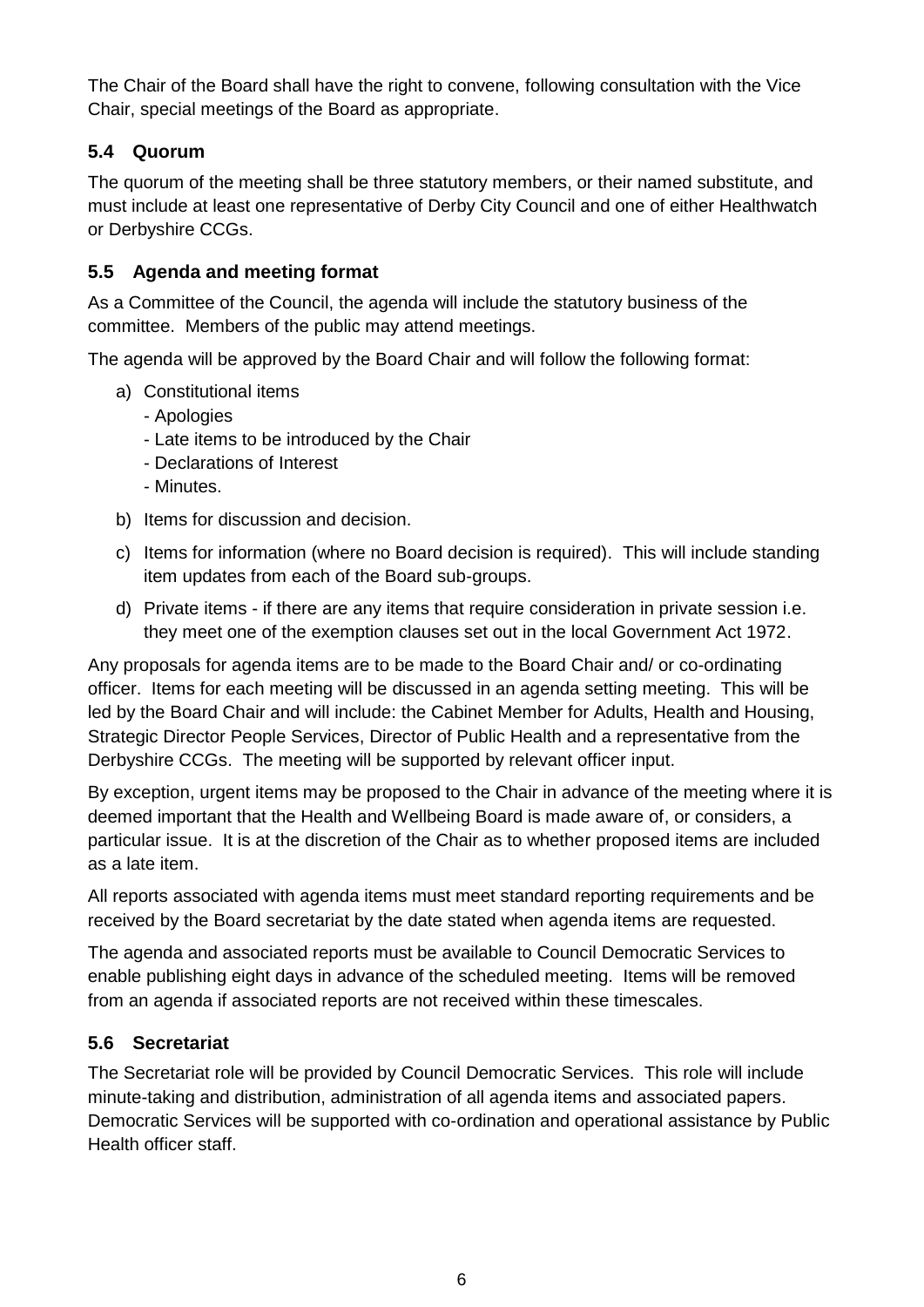## **6 Amendment and review**

Amendments can be made to these Terms of Reference at any point following consultation and agreement of the Health and Wellbeing Board.

These Terms of Reference will be formally reviewed in September 2019.

| <b>Author</b>              | Alison Wynn                                             |
|----------------------------|---------------------------------------------------------|
| <b>Designation</b>         | Assistant Director of Public Health, Derby City Council |
| <b>Version</b>             | 1.4 FINAL                                               |
| Date prepared              | 14 September 2018 (incorporating amendments agreed      |
|                            | at Health and Wellbeing Board on 13 September 2018)     |
| Date agreed                | 13 September 2018                                       |
| Date of next formal review | September 2019                                          |
|                            |                                                         |